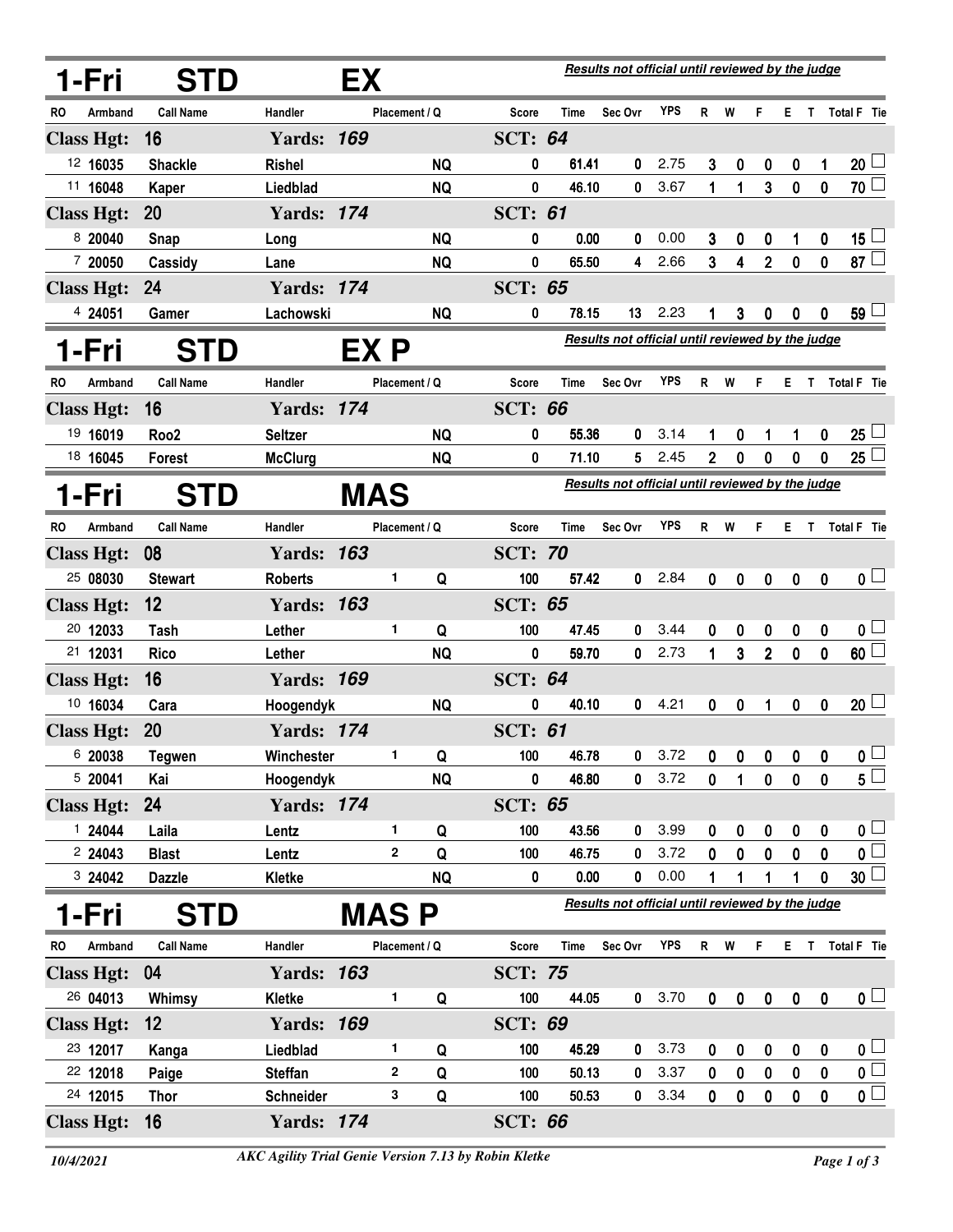| 14 16023          | <b>Mynx</b>         | Kletke                  | 1             | Q            | 100            | 39.37                                            | 0                                                | 4.42       | 0              | 0              | 0           | 0                | 0            | $\mathbf{0}$             |  |
|-------------------|---------------------|-------------------------|---------------|--------------|----------------|--------------------------------------------------|--------------------------------------------------|------------|----------------|----------------|-------------|------------------|--------------|--------------------------|--|
| 17 16020          | <b>Twist</b>        | Lane                    | $\mathbf{2}$  | Q            | 100            | 53.08                                            | 0                                                | 3.28       | 0              | 0              | 0           | 0                | 0            | $\overline{0}$           |  |
| 16 16021          | <b>Cricket</b>      | <b>Steffan</b>          |               | <b>NQ</b>    | 0              | 49.53                                            | 0                                                | 3.51       | 1              | 1              | 0           | $\boldsymbol{0}$ | 0            | $\overline{\mathbf{10}}$ |  |
| 15 16022          | Kiva                | Liedblad                |               | <b>NQ</b>    | 0              | 42.93                                            | 0                                                | 4.05       | 1              | $\mathbf 2$    | 1           | $\boldsymbol{0}$ | $\bf{0}$     | $35\Box$                 |  |
| 13 16024          | Jax                 | <b>Steffan</b>          |               | <b>NQ</b>    | 0              | 56.95                                            | 0                                                | 3.06       | 0              | 1              | 0           | 0                | 0            | $5\Box$                  |  |
| <b>Class Hgt:</b> | 20                  | <b>Yards: 174</b>       |               |              | <b>SCT: 70</b> |                                                  |                                                  |            |                |                |             |                  |              |                          |  |
| 9 20027           | Grazie              | Honan                   | 1             | Q            | 100            | 59.32                                            | 0                                                | 2.93       | 0              | 0              | 0           | 0                | 0            | 0 <sub>1</sub>           |  |
| 1-Fri             | <b>STD</b>          |                         | <b>NOV</b>    | $\mathbf{A}$ |                |                                                  | Results not official until reviewed by the judge |            |                |                |             |                  |              |                          |  |
| RO<br>Armband     | <b>Call Name</b>    | Handler                 | Placement / Q |              | <b>Score</b>   | Time                                             | Sec Ovr                                          | YPS        | R.             | W              | F           | E.               | T            | Total F Tie              |  |
| <b>Class Hgt:</b> | <b>20</b>           | <b>Yards: 142</b>       |               |              | <b>SCT: 68</b> |                                                  |                                                  |            |                |                |             |                  |              |                          |  |
| 2,16012           | <b>Hetty</b>        | <b>McGovern Philpot</b> |               | <b>NQ</b>    | 0              | 71.63                                            | 3                                                | 1.98       | 4              | 5              | 0           | 0                | $\mathbf{0}$ | $48\perp$                |  |
| 1-Fri             | <b>STD</b>          |                         | <b>NOV B</b>  |              |                |                                                  | Results not official until reviewed by the judge |            |                |                |             |                  |              |                          |  |
| Armband<br>RO     | <b>Call Name</b>    | Handler                 | Placement / Q |              | <b>Score</b>   | <b>Time</b>                                      | Sec Ovr                                          | <b>YPS</b> | R              | W              | F           | E.               | T.           | Total F Tie              |  |
| <b>Class Hgt:</b> | 08                  | <b>Yards: 139</b>       |               |              | <b>SCT: 80</b> |                                                  |                                                  |            |                |                |             |                  |              |                          |  |
| 508007            | <b>Aries</b>        | Kletke                  |               | <b>NQ</b>    | 0              | 77.85                                            | 0                                                | 1.79       | $\overline{2}$ | $\mathbf 2$    |             | $\mathbf 0$      | $\mathbf 0$  | 40 <sup>1</sup>          |  |
| <b>Class Hgt:</b> | 24                  | <b>Yards: 142</b>       |               |              | <b>SCT: 70</b> |                                                  |                                                  |            |                |                |             |                  |              |                          |  |
| 124010            | <b>Bosco</b>        | Rose                    | 1             | Q            | 100            | 55.49                                            | 0                                                | 2.56       | 0              | 0              | 0           | 0                | $\mathbf 0$  | $\mathbf{0}$             |  |
| 1-Fri             | <b>STD</b>          |                         | <b>NOV P</b>  |              |                |                                                  | Results not official until reviewed by the judge |            |                |                |             |                  |              |                          |  |
| Armband<br>RO     | <b>Call Name</b>    | Handler                 | Placement / Q |              | Score          | Time                                             | Sec Ovr                                          | <b>YPS</b> | $\mathsf{R}$   | W              | F.          |                  |              | E T Total F Tie          |  |
| <b>Class Hgt:</b> | 08                  | <b>Yards: 139</b>       |               |              | <b>SCT: 80</b> |                                                  |                                                  |            |                |                |             |                  |              |                          |  |
| 6 08002           | Foxy                | Schnackenberg           | 1.            | Q            | 90             | 64.65                                            | 0                                                | 2.15       | 1              | 1              | $\mathbf 0$ | $\boldsymbol{0}$ | $\bf{0}$     | 10 <sup>1</sup>          |  |
| <b>Class Hgt:</b> | 16                  | <b>Yards: 142</b>       |               |              | <b>SCT: 73</b> |                                                  |                                                  |            |                |                |             |                  |              |                          |  |
| 4 16004           | <b>Mandy</b>        | <b>Martin</b>           |               | <b>NQ</b>    | 0              | 43.57                                            | 0                                                | 3.26       |                | 0              |             | 0                | 0            | 25 <sup>1</sup>          |  |
| 3,16005           | Pete                | Weide                   |               | <b>NQ</b>    | 0              | 78.74                                            | 5                                                | 1.80       | 0              |                |             | 0                | 0            | $30\perp$                |  |
| 1-Fri             |                     |                         | <b>OPEN</b>   |              |                | Results not official until reviewed by the judge |                                                  |            |                |                |             |                  |              |                          |  |
| Armband<br>RO     | <b>Call Name</b>    | Handler                 | Placement / Q |              | <b>Score</b>   | Time                                             | Sec Ovr                                          | <b>YPS</b> | $\mathsf{R}$   | W              | F.          | Е.               |              | T Total F Tie            |  |
| <b>Class Hgt:</b> | 16                  | <b>Yards: 155</b>       |               |              | <b>SCT: 67</b> |                                                  |                                                  |            |                |                |             |                  |              |                          |  |
| 2,16001           | Fancy               | Snyder                  |               | <b>NQ</b>    | 0              | $0.00\,$                                         | 0                                                | 0.00       | $\mathbf{3}$   | $\pmb{0}$      | $\pmb{0}$   | 1                | $\mathbf 0$  | $15 \Box$                |  |
| <b>Class Hgt:</b> | <b>20</b>           | <b>Yards: 159</b>       |               |              | <b>SCT: 65</b> |                                                  |                                                  |            |                |                |             |                  |              |                          |  |
| 1 20039           | Kaz                 | Hoogendyk               |               | <b>NQ</b>    | 0              | 55.21                                            | 0                                                | 2.88       | 0              | 0              |             |                  | 0            | 20 <sup>1</sup>          |  |
| 1-Fri             | <b>STD</b>          |                         | <b>OPENP</b>  |              |                |                                                  | Results not official until reviewed by the judge |            |                |                |             |                  |              |                          |  |
| Armband<br>RO     | <b>Call Name</b>    | Handler                 | Placement / Q |              | <b>Score</b>   | Time                                             | Sec Ovr                                          | <b>YPS</b> | $R$ W          |                | F.          | Е.               |              | T Total F Tie            |  |
| <b>Class Hgt:</b> | 16                  | <b>Yards: 159</b>       |               |              | <b>SCT: 70</b> |                                                  |                                                  |            |                |                |             |                  |              |                          |  |
| 3 16046           | <b>Jumping Jack</b> | Graham                  |               | <b>NQ</b>    | 0              | 0.00                                             | 0                                                | 0.00       | $\mathbf{7}$   | $\overline{2}$ | 1           | $\boldsymbol{0}$ | 0            | $65^{\degree}$           |  |
| l-Fri             |                     |                         | <b>PRM</b>    |              |                |                                                  | Results not official until reviewed by the judge |            |                |                |             |                  |              |                          |  |
|                   | <b>STD</b>          |                         |               |              |                |                                                  |                                                  |            |                |                |             |                  |              |                          |  |
| Armband<br>RO     | <b>Call Name</b>    | Handler                 | Placement / Q |              | <b>Score</b>   | Time                                             | Sec Ovr                                          | <b>YPS</b> | $\mathsf{R}$   | W              | F           | E.               |              | T Total F Tie            |  |
| <b>Class Hgt:</b> | 08                  | Yards: 0                |               |              | <b>SCT: 65</b> |                                                  |                                                  |            |                |                |             |                  |              |                          |  |